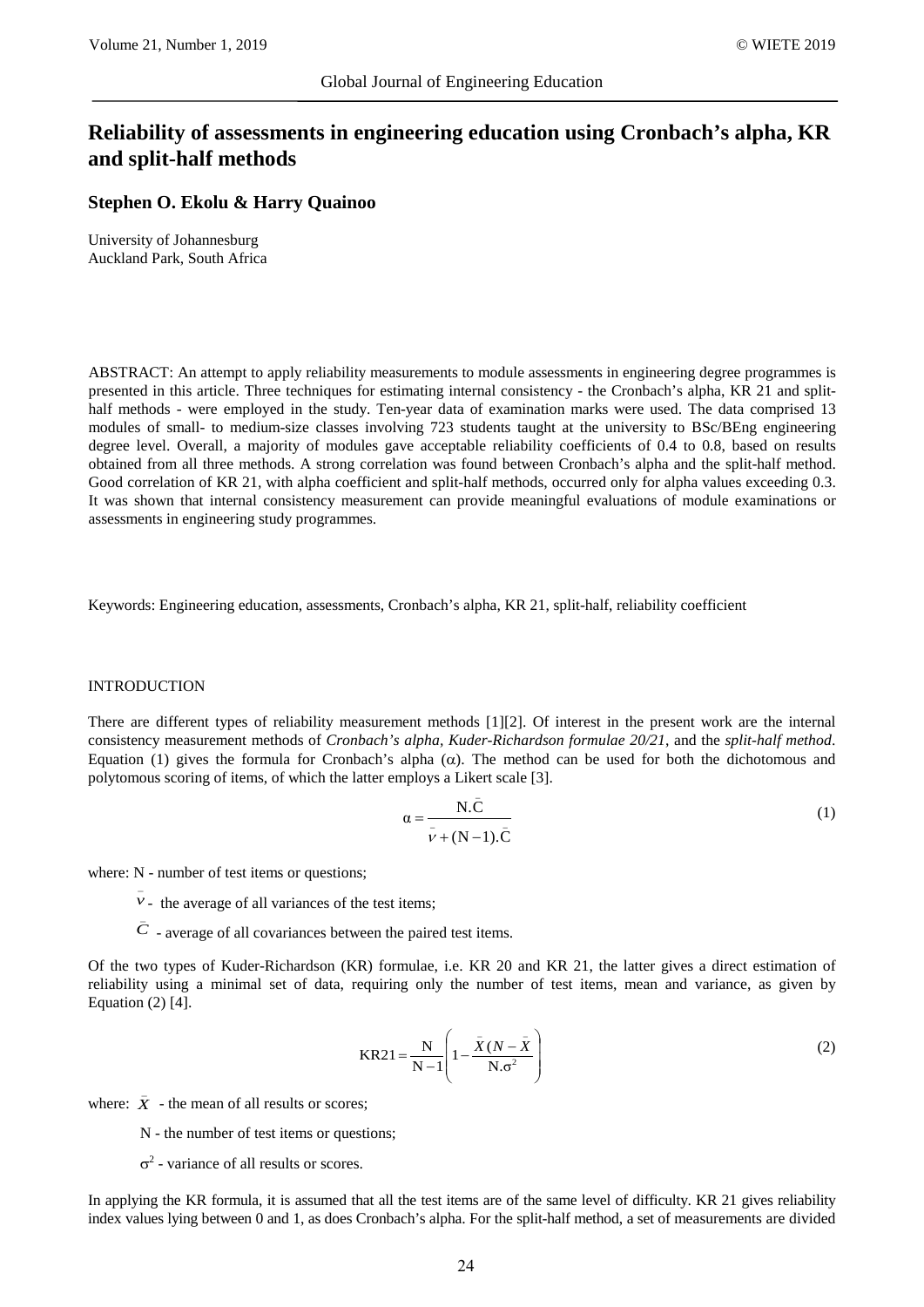into two tests, typically by splitting the number of test items into even items for one test half and odd items for the other test half. Reliability is then estimated as the Pearson-moment correlation coefficient (PMCC),  $r_{xy}$ , between the scores or results of the even and odd items. Equation (3) gives the PMCC formula for calculating the split-half reliability. Since the number of test items/questions is less than the full length of the test, e.g. three hours, an adjustment is made in the split-half test calculations, to allow for the shorter test length. The Spearman-Brown formula given in Equation (4) is used to calculate the adjusted reliability  $r_p$ .

$$
r_{xy} = \frac{\sum xy}{N - 1(SD_x)(SD_y)}
$$
\n
$$
SD_x = \sqrt{\frac{\sum x^2}{N - 1}}, SD_y = \sqrt{\frac{\sum y^2}{N - 1}},
$$
\n(3)

where:

N - the number of respondents;

x - the residual (score-mean) on all even items for each respondent;

y - the residual (score-mean) on all odd items for each respondent;

 $SD_x$  and  $SD_y$  - standard deviations for the even and odd items, respectively;

and

$$
r_{\rm p} = \frac{2.r_{\rm xy}}{1 + r_{\rm xy}}\tag{4}
$$

## ISSUES ON RELIABILITY MEASUREMENT

The reliability methods described in the foregoing above are used to measure the internal consistency of test items, basically indicating how interrelated the test items or questions may be [5]. The more interrelated (*unidimensional*) the items are, the higher the calculated reliability coefficient. However, there is no clear agreement on the specific criteria for interpreting Cronbach's alpha [6]. A common interpretation of the coefficient is  $\alpha < 0.5$  for low reliability,  $0.5 < \alpha < 0.8$  for moderate (acceptable) reliability,  $\alpha > 0.8$  for high (good) reliability. A low alpha value may result from:

- a small number of test items or questions;
- heterogeneity of items which measure more than one concept, construct or knowledge area;
- poorly interrelated items.

It may be noted that aiming for high reliability would make the items more similar and less unique in assessing different knowledge areas of the domain. Consequently, content validity can be adversely affected by high reliability coefficients. This aspect can be an important consideration in preparing examination item questions for engineering modules.

Tau-equivalent is a condition requiring that all test items must measure the same trait, aversion or ability. It is also referred to as *a unidimensional assumption* [7]. However, it has been shown that violation of this assumption may not severely affect reliability estimates. Actually, multidimensional tests can have an alpha value that is similar or higher than results from the same form of unidimensional tests. These observations have led researchers to consider Cronbach's alpha as a measure that may not be confined to internal consistency only [5]. Since most test measurements are inherently heterogeneous, the tau-equivalent assumption is often violated. As such, the alpha value calculated is considered to be the lower limit estimate of reliability [5].

The length of a test influences the value of alpha calculated. Longer test lengths, such as those with a large number of test items, give higher alpha values. A small number of test items would violate tau-equivalence and give a lower reliability coefficient [5][8]. Some researches [6][7][9] indicate 20 or more test items as the required minimum number for internal consistency measurements. Also, it can be expected that each group of test-takers would have different characteristics and performance levels, each of which should give a different reliability value [10]. Therefore, it is evident that reliability is not only a property of the test items but also of the test group. In some cases, it may be useful to have a control test group as a reference. It is preferred that a heterogeneous test group be used in measurements as this leads to an improved reliability coefficient [1][5][7].

It has been suggested that the difficulty of items selected should be such that 40% to 60% of respondents would give a correct response [1]. While deciding on item difficulty - which may be easier in psychometric tests - it has to be carefully considered with respect to formative or summative assessments in academic studies, such as engineering.

### EXAMINATION ASSESSMENTS IN ENGINEERING PROGRAMMES

In an earlier associated article, a detailed discussion was given on the structure of examination assessments for engineering modules [2]. The structure of these assessments tends to conflict with the requirements for internal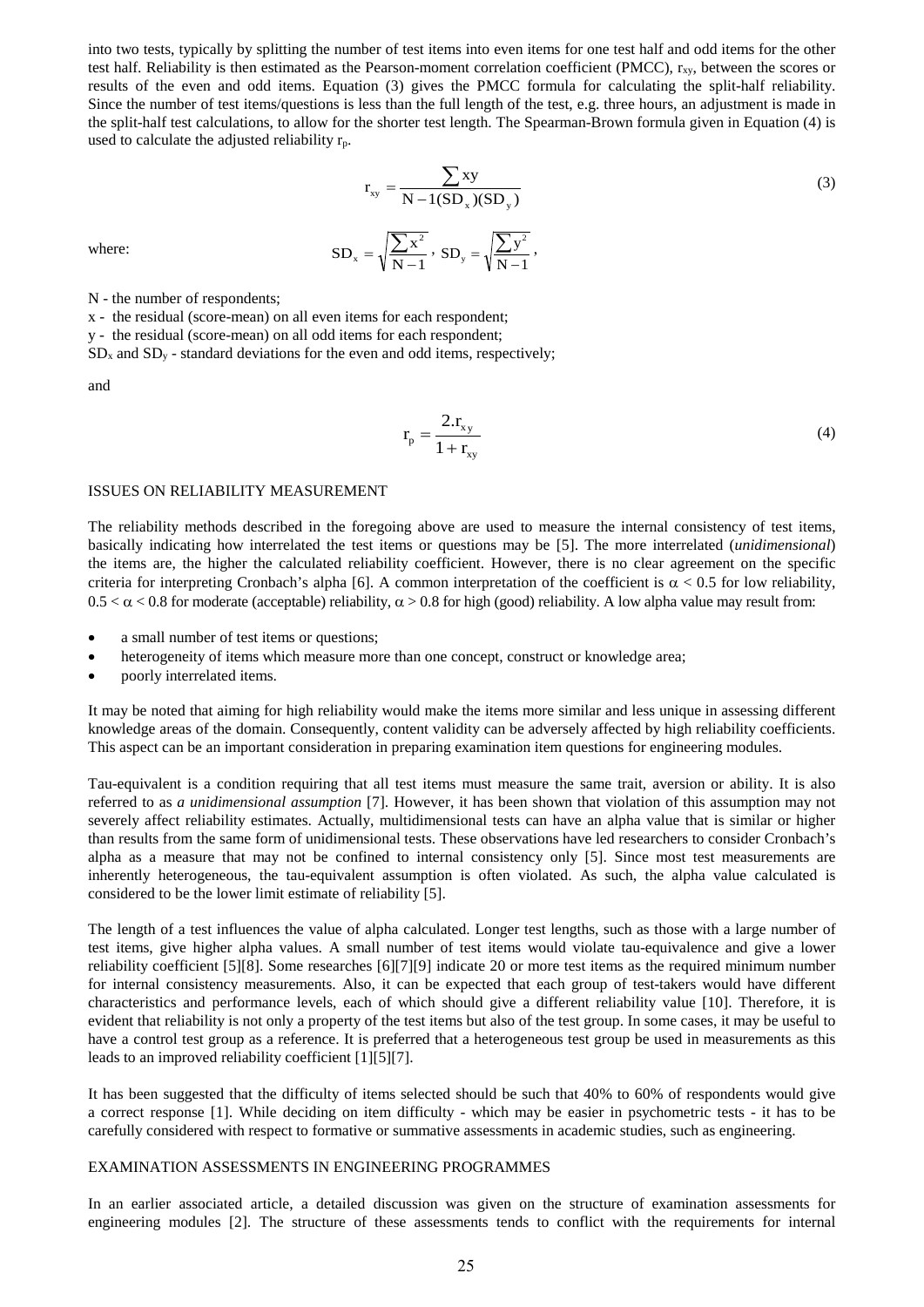consistency measurement. While an internal consistency test evaluates a close association among test items, engineering examination assessments are heterogeneous as they usually cover diverse knowledge areas. Also, essay-type test items of varied levels of difficulty and lengths are typically used. These test items may also attract different marks.

Four carefully selected test questions are usually sufficient for a summative assessment or examination lasting three hours. This small number of test items used in the examinations falls short of the minimum 20 questions recommended (in some literature) for psychometric tests [6][9]. The examination assessments for engineering modules rarely use multiple choice items or a large number of test questions. Accordingly, summative assessments for engineering modules usually violate the homogeneity assumption required in internal consistency tests. Fortunately, heterogeneity may not lower the calculated reliability value. This is consistent with suggestions in the literature that Cronbach's alpha also appears to measure characteristics other than internal consistency. Tan showed that the alpha coefficient of a heterogeneous test measurement would be incorrect if calculated as a composite [7]. They found that the KR 20 for a set of 237 test questions, made of seven subtests, gave a reliability coefficient higher than those calculated for each subtest. Yet according to the nature of internal consistency measurement, using the composite to calculate KR 20 should give a lower coefficient than those obtained using subtests. Other similar studies have reported the same result [11][12].

Indeed, various researches have shown that using a large number of test items has an overriding effect of increasing alpha, whether the items are homogeneous and unidimensional or not [13-15]. Panayides conducted a study involving 272 high school students on a 20-item mathematics test, 20-item English test and 6-item mathematics self-esteem test [13]. By calculating the alpha coefficient for a varied number of test items and for various two-factor or three-factor models, Panayides found that all the models gave higher alpha coefficients as the number of test items increased [13]. Interestingly, other researches have also indicated that a small number of test items can, too, give high alpha coefficients [16]. These observations underscore the lack of consensus relating to the suitable number of test items [17].

#### METHODOLOGY

The data for the present study consisted of summative examination marks of students who undertook the four-year BSc/BEng degree programmes in civil engineering. The data were acquired over a 10-year period. Altogether, the summative assessment data were taken from 13 second- to fourth-year modules involving 723 students, as shown in Table 1. The class sizes for each module varied from 15 to 106 students. These classes fall within the category of small- to-medium size. There is no strictly standardised grouping of class sizes, so various researches use different class size groupings [18-20]. For the purposes of the present study, class sizes that were under 20 students were considered small, those with 20 to 90 students were medium, and those with more than 90 students were considered large class sizes [18]. Heterogeneity of the class groups was evident in the assessment results [2][21]. The marks always showed a normal distribution, thereby indicating a properly composed group. Reliability coefficients were calculated for each module assessment.

It may be noted that the modules had the same test length, i.e. the same number of questions; however, the test items/ questions were not of the same level of difficulty. Normal distribution characteristics and linearity are a requirement for data that is used for alpha reliability estimation. It has been shown that alpha is affected by even small deviations from normal distributions [17]. This emanates from the effect which tails in skewed distributions have on variance.

| Module                    | ↽<br>_<br>₹<br>Ď | n<br>$\overline{\phantom{0}}$<br>4<br>Ò | n<br>$\overline{\phantom{0}}$<br>$\mathbf{\Omega}$<br>≅ | S423 | $\overline{c}$<br>S <sub>3</sub> | $\omega$<br>$\overline{\phantom{0}}$<br>S <sub>3</sub> | S424 | ₹<br>M21 | MN04 | $\mathsf{S}$<br>U31 | 甘<br>$\overline{\phantom{0}}$<br>$\infty$ | 4<br>$\overline{\phantom{0}}$<br>$\infty$<br>Ë | n<br>$\overline{\phantom{0}}$<br>$\infty$ |
|---------------------------|------------------|-----------------------------------------|---------------------------------------------------------|------|----------------------------------|--------------------------------------------------------|------|----------|------|---------------------|-------------------------------------------|------------------------------------------------|-------------------------------------------|
| Class size                | 65               | 56                                      | 15                                                      | 60   | 79                               | 71                                                     | 58   | 06       | 38   | 48                  | 42                                        | 46                                             | 39                                        |
| Number of questions       | 4                |                                         |                                                         |      |                                  |                                                        |      |          |      | 4                   |                                           |                                                |                                           |
| Marks per question $(\%)$ | 25               | 25                                      | 25                                                      | 25   | 25                               | 25                                                     | 25   | 25       | 25   | 25                  | 25                                        | 25                                             | 25                                        |

Table 1: Data of summative examination assessments for various engineering modules.

All the test items/questions employed in the module assessments were essay-type questions, as mentioned earlier. The data were employed in estimating internal consistency using each of the three methods, viz *Cronbach's alpha, splithalf* and the *KR 21* formula. The type of scoring and mark allocations used in the module assessments was not dichotomous but rather a continuous variation (polytomous) assigned from 0 to 25 marks per test item. The Likert type scale was used in the Cronbach's alpha calculations. Two different scale widths, the 25-level and 5-level Likert scales were used and their effects assessed. The 5-level Likert scale consisted of marks assigned as  $1 = 0$  to 5 marks,  $2 = 6$  to 10 marks,  $3 = 11$  to 15 marks,  $4 = 16$  to 20 marks,  $5 = 21$  to 25 marks.

#### RESULTS AND DISCUSSION

### Cronbach's Alpha

Cronbach's alpha was calculated for the 25-level and 5-level Likert scales. Figure 1a shows the effects of different Likert scale widths. There was a slight decrease in the alpha coefficient for values  $\alpha$  > 0.40, when the Likert scale width was reduced from 25 to 5. When the alpha values were either negative or lower than 0.40, the 5-level Likert scale gave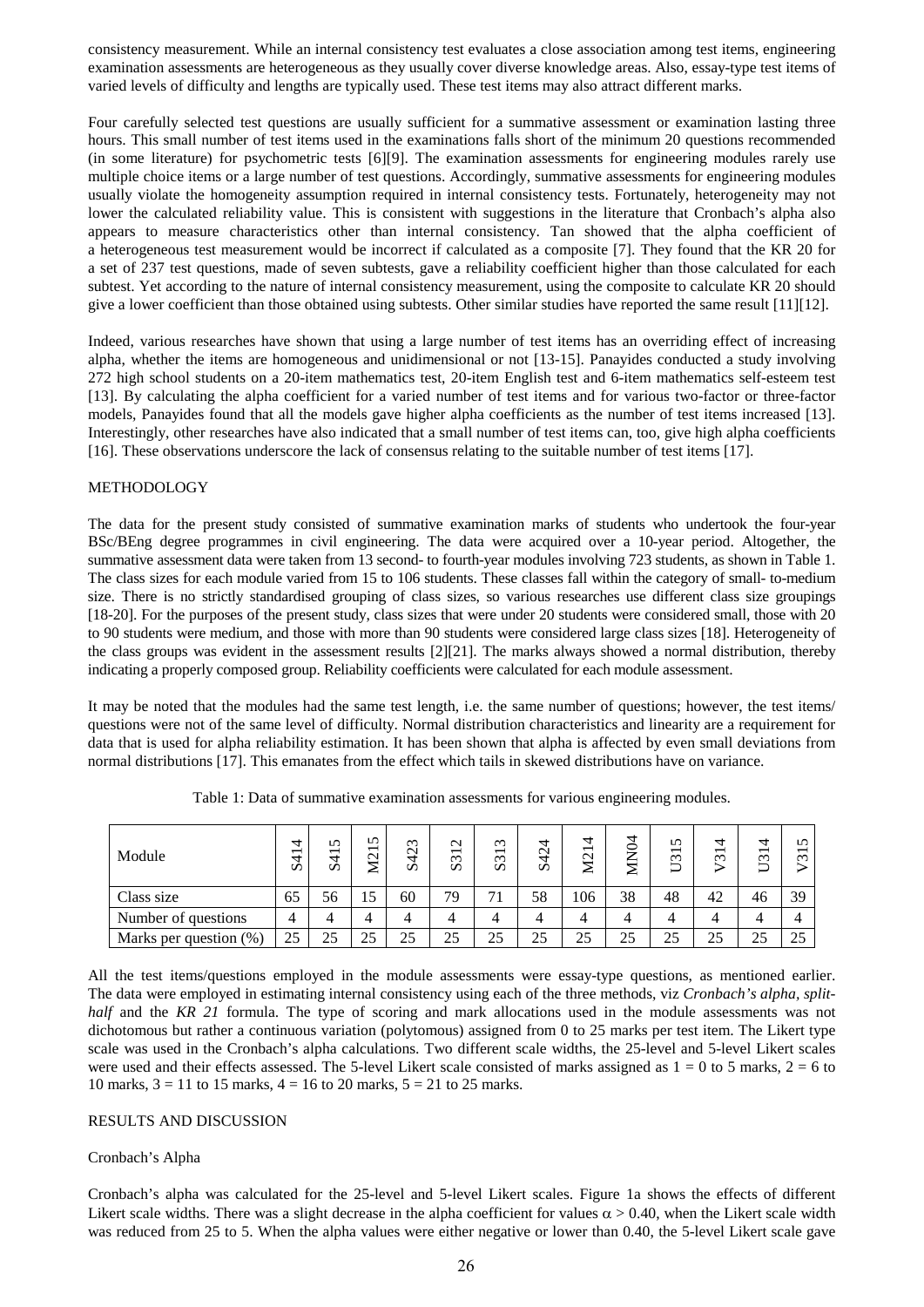higher reliability coefficients than did the 25-level Likert scale. However, the differences in results obtained using the two scale widths, were small and negligible. These results are consistent with the findings of Voss et al who reported that wider scales give greater variance, which increases the alpha value [22]. The values of Cronbach's alpha were found to fall between 0.40 and 0.70 for a majority of the modules - see Figure 1a.



Figure 1: Cronbach's alpha coefficients; a) calculated using different Likert scale levels; b) showing the influence of item interrelatedness.

In the literature, alpha values  $0.50 < \alpha < 0.80$  are regarded to be of moderate reliability [7]. Considering that engineering examination assessments are not homogeneous, as discussed earlier, the alpha values for properly constructed test items in these examinations should be low or moderate. As seen in Figure 1a, the modules M215, M214, V314 and U314 gave alpha values that were lower than 0.40, while modules S415 and V315 gave negative alpha values which, in turn, are not meaningful.

Figure 1b shows the inter-item correlation coefficient to be below 0.20 for all modules with an alpha value less than 0.30. These observations do not necessarily suggest that the assessments were not properly constructed but rather they imply that the test items of these modules were less interrelated, which is possible in modules that may include knowledge domains that are not closely linked. Spiliotopoulou indicated that for tests that measure broad constructs of an assessment, the inter-item correlation should be between 0.15 to 0.20, while for narrow or unidimensional constructs, it should lie between 0.4 and 0.5 [17]. In the present study, the positive inter-item correlation varied from 0.1 to 0.3, which underscores the multidimensionality of the data used. It has also been suggested that using low alpha values should be considered acceptable provided it is based on an informed understanding of the data characteristics, rather than applying perfunctory benchmarking, such as mere adoption of  $\alpha > 0.7$  [17][21].

Figure 1b also shows that the inter-item relatedness increases non-linearly with an increase in the alpha coefficient. Again, the low or negative alpha coefficient does not imply that these were flawed assessments but rather, it may indicate that these modules had some topics that were largely independent of each other, as previously discussed. It is also evident in Figure 1b that the width of Likert scale used in reliability estimation had no effect on the relation between pairwise inter-item correlation and alpha. Similarly, class size, i.e. the size of test group, had no influence on the alpha coefficient.

## Kuder-Richardson's KR 21

The KR 21 coefficient was calculated for each of the modules, using the reliability formula given in Equation (2). Unlike Cronbach's alpha which involves applying the Likert scale for polytomous scoring, the KR 21 does not require the scores for each test item/question to be known, rather the overall mark/score achieved by the test-taker in an assessment is sufficient. KR 21 is the most direct statistic of internal consistency. It uses a simple, basic statistical procedure to generate a reliability coefficient. In the present study, values of KR 21 for each of the modules were found to lie between 0.4 and 0.8, except for one module - M215 - that gave a very high KR 21  $>$  0.97, a value which appears to be misleading. This module had a small class size of 15 and also gave a poor Cronbach's alpha of 0.23. Clearly, there appear to be some distinct factors that differently influence the two methods. This observation is further seen with modules U314, S415, V315, which had very low or negative alpha coefficients while the corresponding KR 21 values 0.53, 0.58, 0.60 were reasonably good.

## Split-half Method

Calculation of the split-half reliability coefficient was done for each module using the PMCC formula given in Equation (3) and the Spearman-Brown formula given in Equation (4). Here too, only the total scores obtained from test items/questions are required in conducting the split-half reliability calculations. Most modules gave an  $r_{xy}$  coefficient falling between 0.40 and 0.80. However, low or negative coefficients of 0.09, -0.03, -0.04 were obtained for the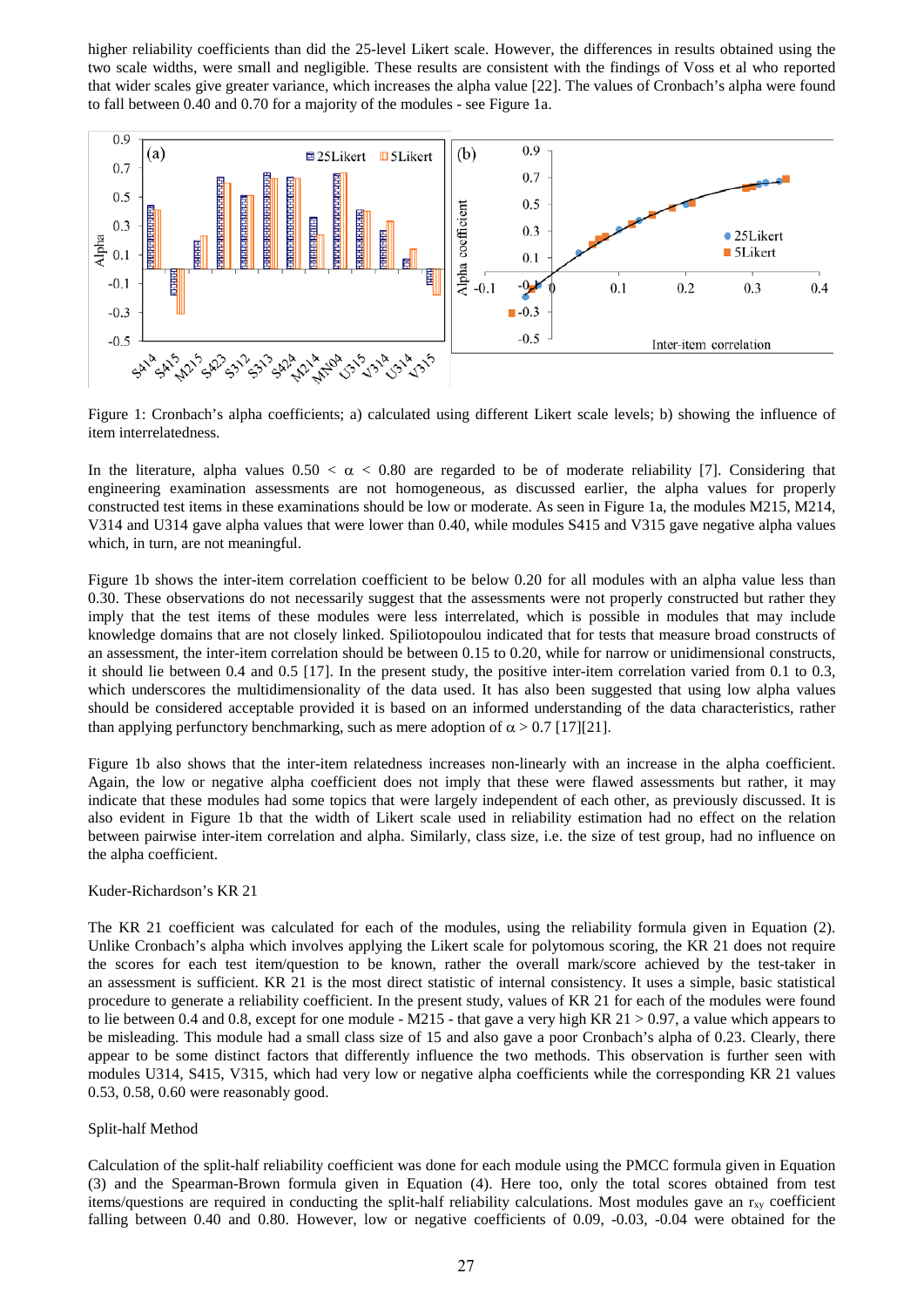modules S415, U314, V315, respectively. Similar results of the Cronbach's alpha were also obtained for these modules. Based on these results, it may be deduced that the split-half method is sensitive to similar factors as Cronbach's alpha, unlike the KR 21 coefficient, the behaviour of which is quite different. The factors responsible for the different behaviour of KR 21 relative to the alpha and split-half methods are not fully understood and require further investigation.

## Comparison of Results

The relationships between results obtained using all three reliability methods are given in Figure 2. Generally, there is good agreement between KR 21 and Cronbach's alpha, but only for  $\alpha > 0.3$ . It appears that KR 21 is more stable and less affected by various factors, compared to the Cronbach's alpha. Some researches indicate that for normally distributed data, KR 20/21 should be used rather than Cronbach's alpha [17].

The split-half method is strongly correlated with Cronbach's alpha across the full range of values, while KR 21 only correlates with  $\alpha > 0.30$  (Figure 2). It is known that Cronbach's alpha is strongly affected by the number of test items/questions. For the civil engineering programmes evaluated, the examinations consisted of four essay-type questions. Interestingly, all the three methods gave meaningful reliability coefficients, despite the few test items used in the examination assessments. The low reliability coefficients obtained for some modules appear to be explained by the very low inter-item relatedness found in the test items.



Figure 2: Relationship between KR 21, split-half and Cronbach's alpha.

## CONCLUSIONS

The study was conducted to explore the possibility of measuring the reliability of summative examination assessments usually given in the BSc/BEng engineering degree programmes. The internal consistency measurement techniques employed comprised the Cronbach's alpha, KR 21 and split-half methods. Ten-year summative examination data were used in the study.

It was found that despite the heterogeneity and small number of test items in the summative examinations, all three methods exhibited meaningful estimates of reliability coefficient, giving values between 0.4 and 0.8. However, the Cronbach's alpha and split-half methods also gave low or negative coefficients for some modules. The low values obtained are attributed to poor inter-item relatedness of the test items.

The alpha and split-half coefficients were found to be strongly correlated. The KR 21 and alpha had a strong correlation but only for alpha values exceeding 0.30. The relationship between the inter-item correlation and alpha coefficient is non-linear. An inter-item relatedness coefficient exceeding 0.2 was required to give Cronbach's alpha coefficient exceeding 0.40. It appears Cronbach's alpha values exceeding 0.3 indicate an assessment that has balanced and valid test items/questions.

## ACKNOWLEDGEMENTS

The work presented in this article was funded by the National Research Foundation (NRF) of South Africa, IPRR Grant No. 96800. The authors are grateful for the financial support given by the NRF.

#### REFERENCES

1. Hale, C.D. and Astolfi, D., *Measuring Learning and Performance: a Primer*. (3rd Edn), Florida, USA: Saint Leo University, 33574 (2014).